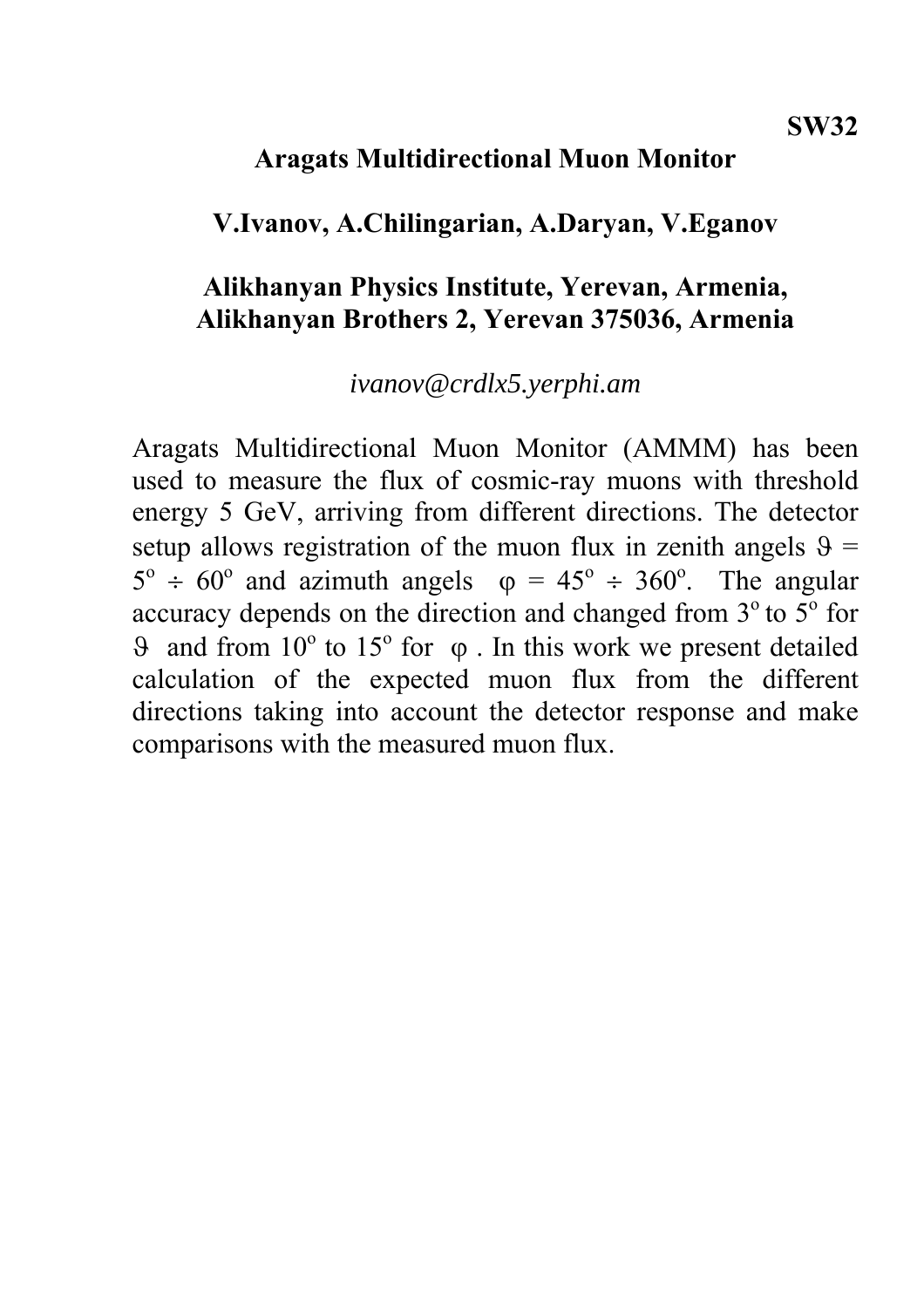#### **Multidirectional Muon Monitor h.a./st. Aragats (3200 m)**

Energy threshold oh muon  $E_{\mu} = 5 \times \text{Sec} \Theta(\text{GeV})$ .

The intensity of muon flow with the threshold -  $E_{\mu} = 5$  (GeV):

 $I(\Theta) = 20 \times Cos^2 \Theta (m^2c^2cp^2)$ .

The Monitor is divided to 9 blocks, in eights scintillator every block. Every block can be linked to the circuit of coincidence with 3 scintillators, located in houses on the roof of the calorimeter (look picture 1). The registration of the muon flows is fulfilled in the range of the zenith angles  $\Theta$  –  $5 \div 60^\circ$  and azimuth angles  $\phi$  – **0÷360°** depending on the connection to the circuit of coincidence of the scintillator's blocks, located in the houses 1,2,3,4,6,7 on the roof of the calorimeter. At present time 8 blocks of the Monitor works in the underground hall and 5 blocks of 3 scintillators works on the calorimeter (D-1, D-2, D-3, D-4, D-7).

In the course of work was carried out detailed calculation of the muon flows for different directions taking into account the real configuration of the allocation of the scintillation detectors  $(S_i=1m^2)$  in the muon underground hall (to within 12% on the supposition of isotropic distribution of CR muons).

In the tables listed below  $- I_{cc}$  (min<sup>-1</sup>) corresponds with the flow of muons in the solid angle ( $\Delta\Theta$ ,  $\Delta\phi$ ) per minute;  $\Sigma_{\text{c}t-ac}(1\div 8)$  - calculated and experimental value of coincidence in consideration of the accidental coincidence for 5 minutes for compound muon flow throughout the complex of the muon hodoscope.

### **Table 1**

| 1. D-1 (Northward $(\Theta - 7 \div 30^{\circ}; \varphi - 45^{\circ} \div 145^{\circ})$ )      |                             |                             |                                                |                                                                                      |            |  |
|------------------------------------------------------------------------------------------------|-----------------------------|-----------------------------|------------------------------------------------|--------------------------------------------------------------------------------------|------------|--|
| <b>Block</b>                                                                                   | $\Delta\Theta$              | Δφ                          | $I_{cc}$ (min <sup>-1</sup> )<br>[calculation] | $I_{cct+ac}$ (5 min <sup>-1</sup> ) $I_{cc}$ (5 min <sup>-1</sup> )<br>[calculation] | [exp]      |  |
| $\mathbf{1}$                                                                                   | $22^{\circ} - 28^{\circ}$   | $83^{\circ} - 100^{\circ}$  | 44                                             | 510                                                                                  | 836        |  |
| $\overline{2}$                                                                                 | $14^\circ - 22^\circ$       | $70^{\circ} - 100^{\circ}$  | 51                                             | 545                                                                                  | 735        |  |
| 3                                                                                              | $7^{\circ} - 15^{\circ}$    | $45^\circ - 90^\circ$       | 56                                             | 570                                                                                  | 730        |  |
| $\overline{4}$                                                                                 | $20^{\circ}$ -28 $^{\circ}$ | $70^{\circ} - 100^{\circ}$  | 45                                             | 516                                                                                  | 623        |  |
| 5                                                                                              | $13^{\circ} - 20^{\circ}$   | $100^{\circ} - 125^{\circ}$ | 52                                             | 550                                                                                  | 735        |  |
| 6                                                                                              | $5^{\circ}$ -13 $^{\circ}$  | $90^{\circ} - 137^{\circ}$  | 58                                             | 575                                                                                  | 523        |  |
| $\overline{7}$                                                                                 | $22^{\circ} - 30^{\circ}$   | $122^{\circ} - 134^{\circ}$ | 43                                             | 507                                                                                  | 900        |  |
| 8                                                                                              | $15^{\circ} - 24^{\circ}$   | $125^{\circ} - 145^{\circ}$ | 50                                             | 540                                                                                  | 1170       |  |
| 2. D-2 (Eastward $(\Theta - 32 \div 48^\circ; \varphi_1 = 157^\circ; \varphi_2 = 192^\circ)$ ) |                             |                             |                                                |                                                                                      |            |  |
|                                                                                                |                             |                             |                                                |                                                                                      |            |  |
| <b>Block</b>                                                                                   | $\Delta\Theta$              | Δφ                          | $I_{cc}$ (min <sup>-1</sup> )                  | $I_{cc+ac}$ (5 min <sup>-1</sup> ) $I_{cc}$ (5 min <sup>-1</sup> )                   |            |  |
| $\mathbf{1}$                                                                                   | $38^{\circ} - 41^{\circ}$   | $157^{\circ} - 167^{\circ}$ | [calculation]                                  | [calculation]                                                                        | [exp]      |  |
| $\overline{2}$                                                                                 | $34^{\circ} - 39^{\circ}$   | $167^{\circ} - 177^{\circ}$ | 27<br>31                                       | 426<br>445                                                                           | 810<br>622 |  |
| 3                                                                                              | $32^{\circ} - 37^{\circ}$   | $178^{\circ} - 192^{\circ}$ | 33                                             | 456                                                                                  | 610        |  |
| $\overline{4}$                                                                                 | $41^{\circ} - 45^{\circ}$   | $163^{\circ} - 171^{\circ}$ | 23                                             | 405                                                                                  | 524        |  |
| 5                                                                                              | $38^{\circ} - 43^{\circ}$   | $172^{\circ} - 182^{\circ}$ | 26                                             | 421                                                                                  | 590        |  |
| 6                                                                                              | $37^{\circ} - 42^{\circ}$   | $182^{\circ} - 191^{\circ}$ | 26                                             | 420                                                                                  | 418        |  |
| $\overline{7}$                                                                                 | $46^{\circ} - 48^{\circ}$   | $166^{\circ} - 175^{\circ}$ | 19                                             | 387                                                                                  | 795        |  |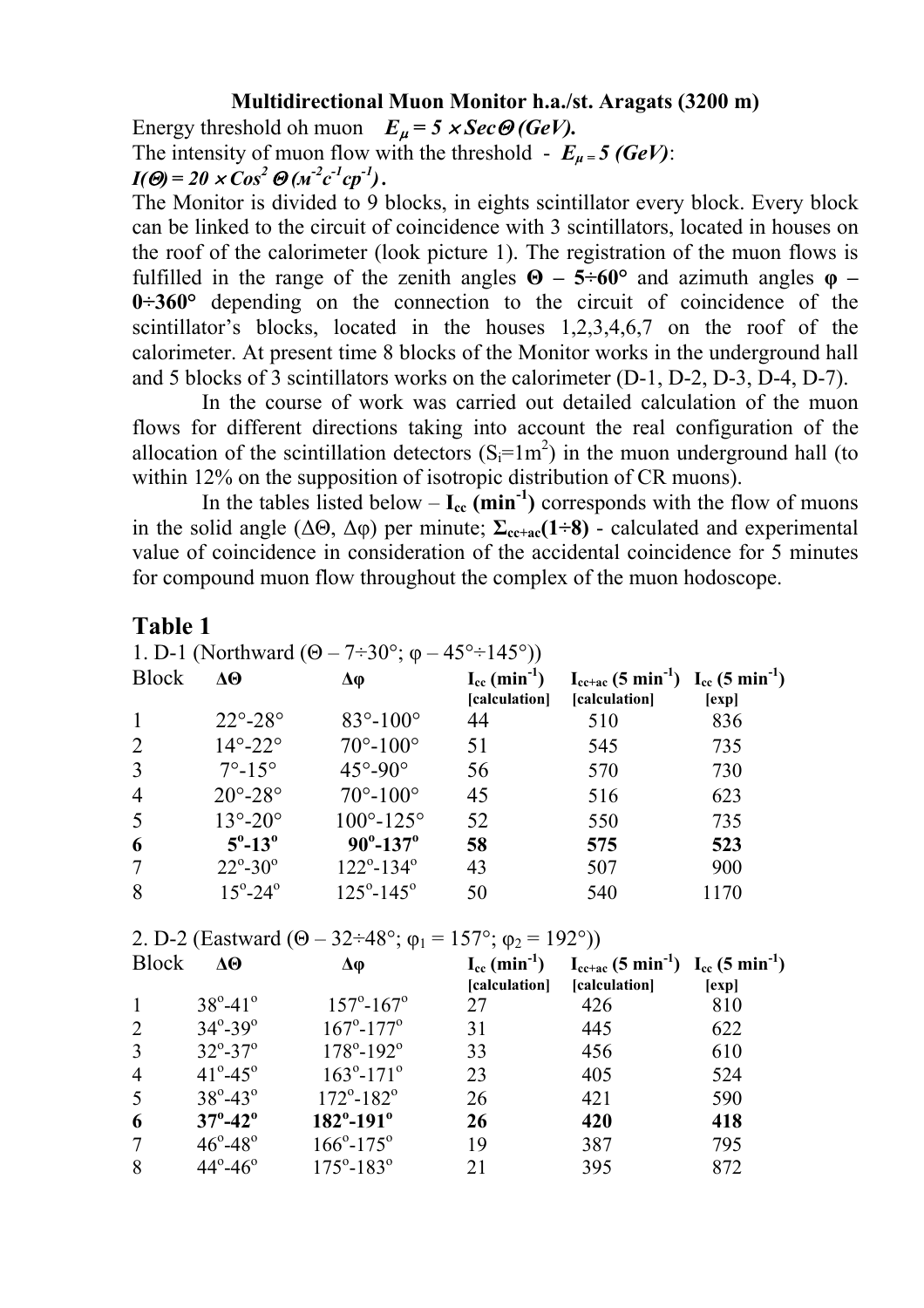| 3. D-3 (Southward $(\Theta - 13\div 37^\circ; \varphi_1 = 244^\circ; \varphi_2 = 321^\circ)$ ) |                           |                             |               |                                                                                                                   |       |
|------------------------------------------------------------------------------------------------|---------------------------|-----------------------------|---------------|-------------------------------------------------------------------------------------------------------------------|-------|
| <b>Block</b>                                                                                   | $\Delta\Theta$            | Δφ                          | [calculation] | $I_{cc}$ (min <sup>-1</sup> ) $I_{cc+ac}$ (5 min <sup>-1</sup> ) $I_{cc}$ (5 min <sup>-1</sup> )<br>[calculation] | [exp] |
|                                                                                                | $16^{\circ} - 23^{\circ}$ | $298^{\circ} - 321^{\circ}$ | 50            | 541                                                                                                               | 910   |
| 2                                                                                              | $23^{\circ} - 29^{\circ}$ | $296^{\circ} - 311^{\circ}$ | 43            | 506                                                                                                               | 722   |
| 3                                                                                              | $32^{\circ} - 37^{\circ}$ | $294^{\circ} - 305^{\circ}$ | 35            | 465                                                                                                               | 644   |
| $\overline{4}$                                                                                 | $13^{\circ} - 21^{\circ}$ | $270^{\circ} - 295^{\circ}$ | 52            | 550                                                                                                               | 797   |
|                                                                                                | $24^{\circ} - 28^{\circ}$ | $275^{\circ} - 294^{\circ}$ | 42            | 500                                                                                                               | 726   |
| 6                                                                                              | $30^{\circ} - 34^{\circ}$ | $279^{\circ} - 290^{\circ}$ | 36            | 468                                                                                                               | 451   |
| 7                                                                                              | $18^{\circ} - 23^{\circ}$ | $244^{\circ} - 270^{\circ}$ | 49            | 536                                                                                                               | 945   |
| 8                                                                                              | $24^{\circ} - 29^{\circ}$ | $258^{\circ} - 274^{\circ}$ | 42            | 500                                                                                                               | 1050  |

4. D-4 (North-eastward  $(\Theta - 32 \div 48^\circ; \varphi_1 = 18^\circ; \varphi_2 = 60^\circ)$ )

| <b>Block</b>    | $\Delta\Theta$            | Δφ                           | [calculation] | $I_{cc}$ (min <sup>-1</sup> ) $I_{cc+ac}$ (5 min <sup>-1</sup> ) $I_{cc}$ (5 min <sup>-1</sup> )<br>[calculation] | [exp] |
|-----------------|---------------------------|------------------------------|---------------|-------------------------------------------------------------------------------------------------------------------|-------|
| $\mathbf{1}$    | $43^{\circ} - 48^{\circ}$ | $39^{\circ} - 48^{\circ}$    | 20            | 390                                                                                                               | 850   |
| 2               | $42^{\circ} - 46^{\circ}$ | $30^{\circ} - 40^{\circ}$    | 22            | 400                                                                                                               | 651   |
| 3               | $41^{\circ} - 45^{\circ}$ | $18^{\circ} - 30^{\circ}$    | 23.6          | 408                                                                                                               | 600   |
| $\overline{4}$  | $40^{\circ} - 44^{\circ}$ | $42^{\circ} - 52^{\circ}$    | 24.8          | 414                                                                                                               | 572   |
| $\overline{5}$  | $38^{\circ} - 42^{\circ}$ | $32^{\circ} - 42^{\circ}$    | 27            | 425                                                                                                               | 657   |
| 6               | $36^{\circ} - 40^{\circ}$ | $22^{\circ}$ - 34 $^{\circ}$ | 29            | 437                                                                                                               | 455   |
| $7\phantom{.0}$ | $35^{\circ} - 40^{\circ}$ | $42^{\circ} - 60^{\circ}$    | 29.5          | 438                                                                                                               | 936   |
| 8               | $32^{\circ} - 37^{\circ}$ | $36^{\circ} - 49^{\circ}$    | 33            | 456                                                                                                               | 1958  |

5. D-7 (Westward  $(\Theta - 32 \div 50^{\circ}; \varphi_1 = 330^{\circ}; \varphi_2 = 360^{\circ})$ )

| <b>Block</b>   | ΔΘ                        | Δφ                          | $I_{cc}$ (min <sup>-1</sup> )<br>[calculation] | $I_{cc+ac}$ (5 min <sup>-1</sup> )<br>[calculation] | $I_{cc}$ (5 min <sup>-1</sup> )<br>[exp] |
|----------------|---------------------------|-----------------------------|------------------------------------------------|-----------------------------------------------------|------------------------------------------|
|                | $42^{\circ} - 46^{\circ}$ | $352^{\circ} - 359^{\circ}$ | 22                                             | 400                                                 | 703                                      |
| 2              | $44^{\circ} - 48^{\circ}$ | $345^{\circ} - 352^{\circ}$ | 20                                             | 391                                                 | 542                                      |
| $\overline{3}$ | $46^{\circ} - 50^{\circ}$ | $336^{\circ} - 345^{\circ}$ | 18                                             | 382                                                 | 505                                      |
| $\overline{4}$ | $38^{\circ} - 42^{\circ}$ | $347^{\circ} - 357^{\circ}$ | 27                                             | 425                                                 | 456                                      |
| $\mathfrak{S}$ | $41^{\circ} - 44^{\circ}$ | $340^{\circ} - 347^{\circ}$ | 24                                             | 411                                                 | 564                                      |
| 6              | $43^{\circ} - 47^{\circ}$ | $332^{\circ} - 340^{\circ}$ | 21                                             | 395                                                 | 386                                      |
| $\tau$         | $32^{\circ} - 37^{\circ}$ | $341^{\circ} - 353^{\circ}$ | 33                                             | 456                                                 | 664                                      |
| 8              | $36^{\circ} - 40^{\circ}$ | $330^{\circ} - 342^{\circ}$ | 29                                             | 435                                                 | 866                                      |

# Table 2

| Direction            | $\Sigma_{\rm c}$ <sub>c</sub> $(1\div 8)$<br>[calculation] | $\Sigma_{\rm cct+ac}(1\div 8)$<br>$\lceil \exp \cdot \rceil$ | Difference |  |
|----------------------|------------------------------------------------------------|--------------------------------------------------------------|------------|--|
| $D - 1$ (North)      | 4315                                                       | 5600                                                         | 1.3        |  |
| $D - 2$ (East)       | 3350                                                       | 3790                                                         | 1.13       |  |
| $D - 3$ (South)      | 4065                                                       | 5480                                                         | 1.35       |  |
| $D - 4$ (North-East) | 3365                                                       | 4980                                                         | 1.48       |  |
| $D - 7$ (West)       | 3290                                                       | 4283                                                         | 1.3        |  |